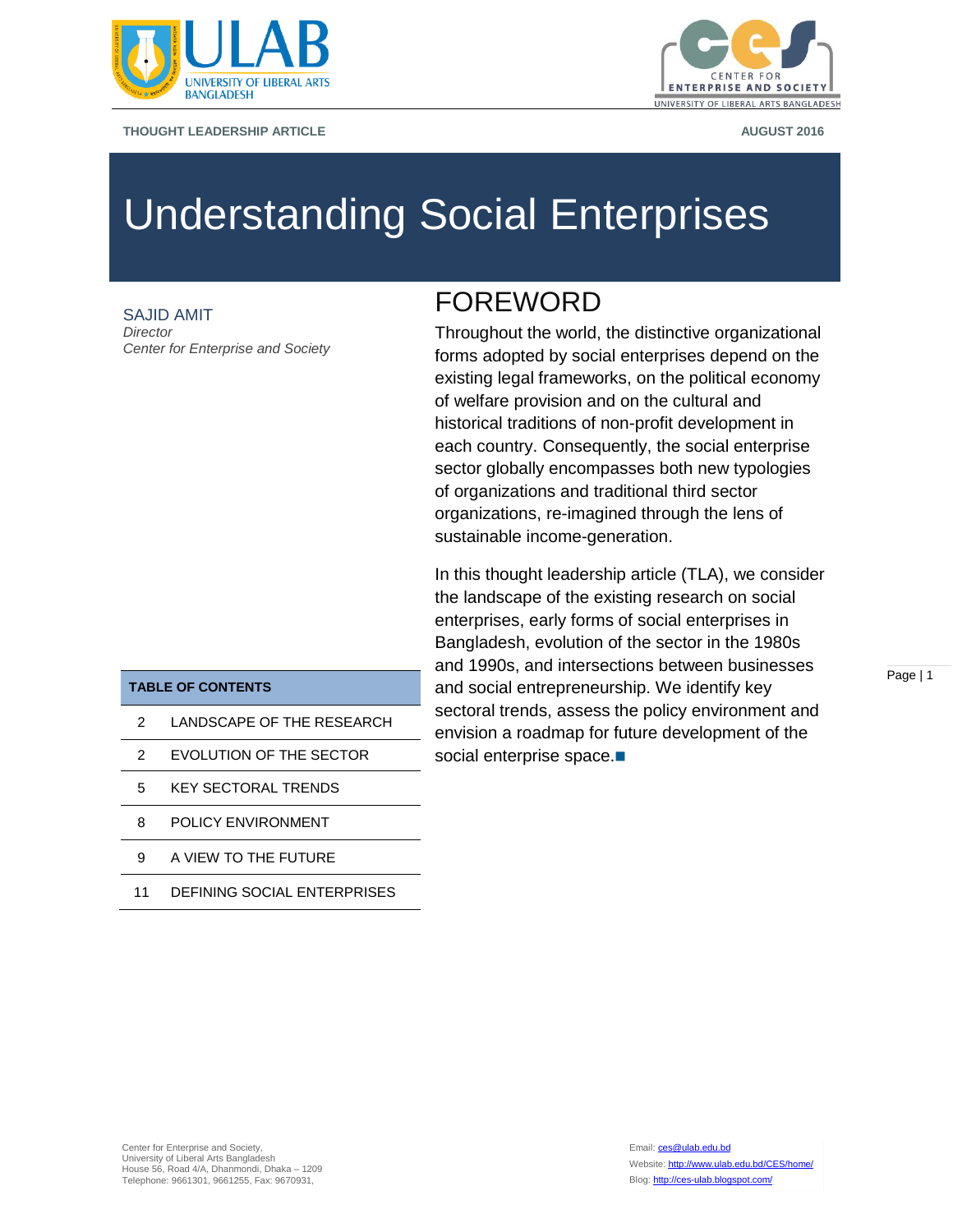

### **LANDSCAPE OF THE RESEARCH**

In the field of social enterprise research, historically, it is the entrepreneurial actor rather than the social enterprise organization itself, which has taken center stage. In the global context, some of the pioneering social entrepreneurship research has focused on John Durand, who began the first "social firm" with disabled employees in 1964; Mimi Silbert who established the "Delancy Street" social enterprises in the  $1970s$ ;  $<sup>1</sup>$  and</sup> Grameen Bank, which popularized microfinance for poor women in 1976. In this research literature, the social entrepreneur is venerated as a "change agent" in society, bringing market-based, Schumpeter-type innovations<sup>2</sup> to solve previously resilient social problems.<sup>3</sup>

More recently, the actions of philanthropist business founders as social entrepreneurs, e.g. Bill Gates, have captured public imagination and gained considerable media attention. Research on social enterprises in universities globally have also accelerated and gained traction with think tanks, policy institutes, development sector organizations and has featured in countless university dissertations. The term itself shows up frequently in the media, is referenced by public officials, and informs the strategy of several prominent social sector organizations, including Ashoka and the Schwab and Skoll Foundations"<sup>4</sup>

Leading global business schools have also championed the concept of social entrepreneurship and actively integrated curricula related to social enterprises,<sup>5</sup>



particularly in the wake of the global financial crisis that had many pundits revisit capitalism's various adaptations. Prominent examples of initiatives undertaken by business schools in this field include the "Social Enterprise Initiative" at the Harvard Business School and the "Center for Advancement of Social Entrepreneurship" at Duke University's Fuqua School of Business. As business school curriculum in leading western business schools tends to be informed predominantly by economic scholarship, it is unsurprising that the focus of the field has been on the entrepreneurial individual.

#### **EVOLUTION OF THE SECTOR**

Interestingly, the earliest form of social enterprises in Bangladesh, predate counterparts in other countries when different NGOs promoted incomegenerating small and medium businesses as a means of creating livelihood for warravaged communities in post-liberation war Bangladesh. Even the Bengali poet and Nobel Laureate Rabindranath Tagore is credited with developing social enterprises when he started a soft credit program for farmers. It began as a form of cooperative in 1905 and was institutionalized as Patisar Krishi Bank with funds from the Nobel Prize he received in 1913. It is said to have been discontinued in 1925 when a new law prohibited realization of loans from subjects by Zamindars.<sup>6</sup>

Later on, in post-1945 Bangladesh, Christian charities started various initiatives including handicraft training, production and business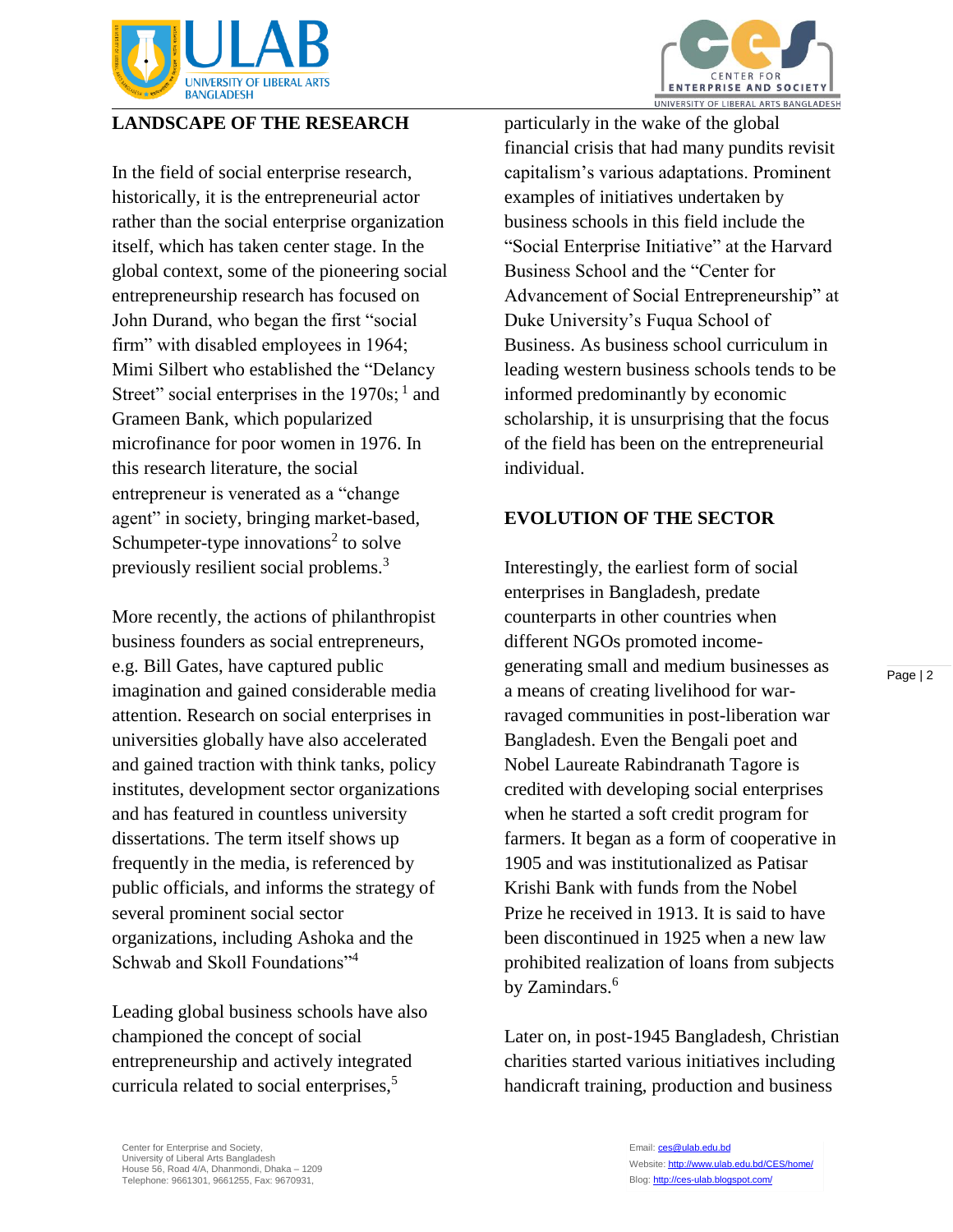

with marginalized and disadvantaged communities. Soon, NGOs and individual entrepreneurs began to venture into this field and sell similar products. The largest NGOs and social enterprises were established in 1970s, while the 1980s saw the emergence of different models of social enterprises, which include the major model of microcredit. Micro-credit giants such as BRAC, Proshika, ASA and numerous local NGOs jumped on to the bandwagon of the new business model, not to mention the hugely publicized Grameen Bank and its affiliated organizations.<sup>7</sup>

In the 1980s and 1990s, the larger NGOs began initiatives to vigorously promote income-generating activities and from these emerged the BRAC brand of Social Enterprises, which began with handicraft and cottage textile products under the name of Aarong. Subsequently, BRAC began large-scale mainstream business ventures such as tea estate, dairy, poultry, a bank, a university, and so on. The objective was to invest the profits of those commercial businesses for funding social development programmes of BRAC. As of 1999, BRAC generated 31% of its income from its commercial ventures.<sup>8</sup> The proportion is likely to be significantly higher fifteen years down, with Brac Bank having experienced exponential growth in its first several years. At any rate, BRAC's model is often referred to as a "hybrid model" of social enterprise.<sup>9</sup> Rumee Ali (2013) explained BRAC's rationale for expanding into domains such as banking or private university education. He further argued that since the overall objective was to sustain social impact

through BRAC's development interventions, BRAC Enterprises still adhered to the vision of a social enterprise and not commercial business. $10$ 

Meanwhile, another model was promoted by the Grameen Bank's former Managing Director Dr. Yunus, who popularized the term "social business." As it transpired, social business models meant independent enterprises, mostly in the form of jointventures with Multinational Corporations, with the expressed purpose of catering to the poor. Examples include Grameen-Danone yogurt, Grameen UNIQLO clothing, and the hugely successful story of Grameenphone, which put the Grameen brand on the map. Grameen Danone Foods Ltd, (2010) in a communication material, described its business, its objectives, strategies, future plans and impact on the poor. It also presented findings as a result of their initiative, with regard to positive impact on child nutrition and women's employment.<sup>11</sup>

Grameen's model bases itself on the premise that big business and owners thereof will invest (in addition to their mainstream markets) to businesses that have an objective to overcome poverty or problems associated with poverty; in ventures such as those with curtailed access to education, health, technology and the environment. These investments will not have profit maximization as their motive and the investor will get back only the initial capital outlay and receive no dividends (all earnings will be retained for expansion of business). However, according to this model posited by Grameen, profit-making can occur if the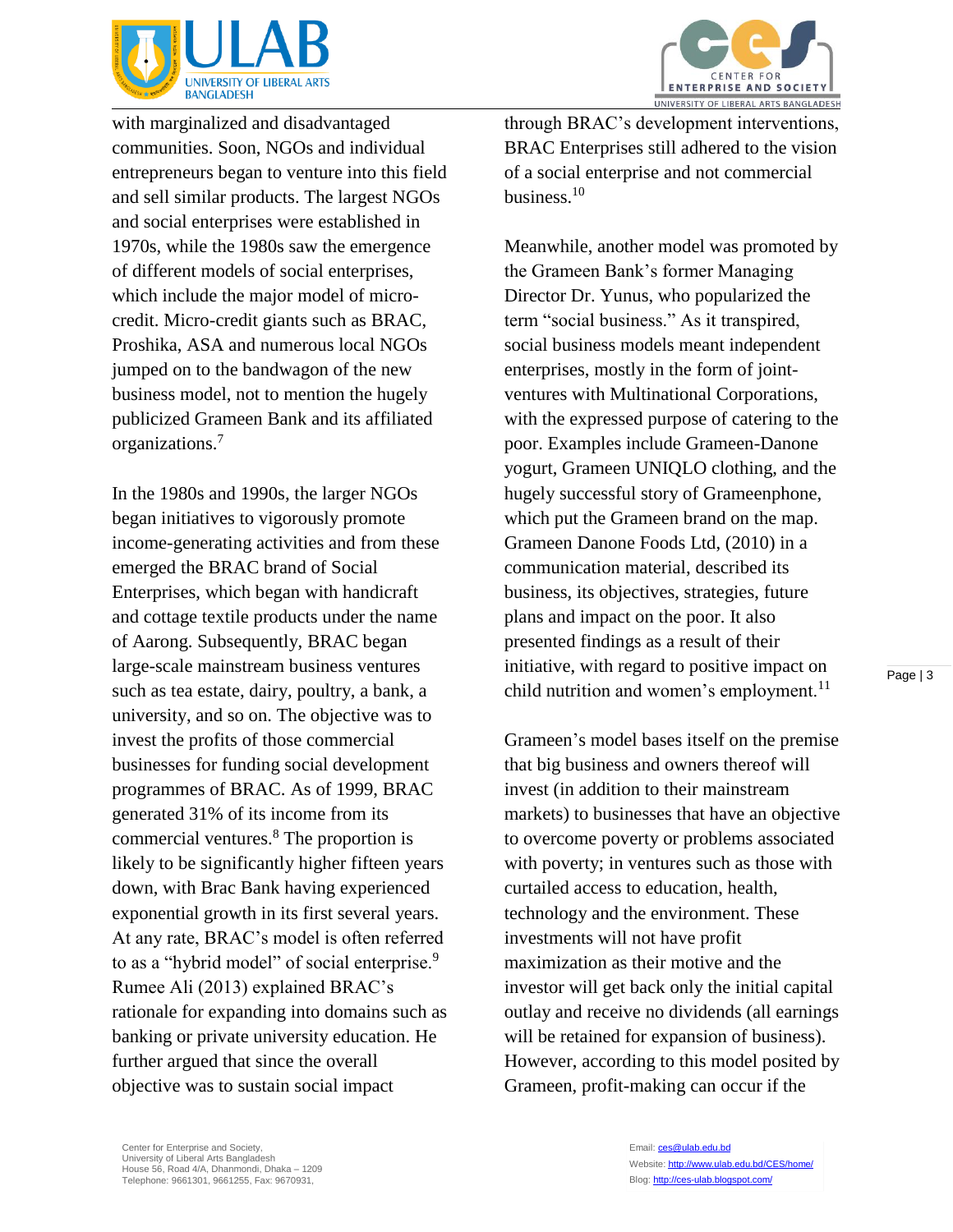

business benefits the poor and particularly, if it is owned by the poor.

The key feature in Grameen's model is that the big businesses or their owners will invest, besides their usual business, in initiatives which will have an objective "to overcome poverty, or one or more problems (such as education, health, technology access, and environment) which threaten people and society; not profit maximization" and the investor will get back the invested amount only, no dividend will be paid to them; dividends will be used for expansion of the business. It is however unclear if the entrepreneurs or mangers will benefit from the dividend or if so, to what extent. He also supports profit making from such business, $^{12}$ if it benefits the poor and owned by the poor.<sup>13</sup>

More recently, certain prominent business houses have developed enterprises with specific social and environmental objectives such as Kazi and Kazi and Waste Concern. In the case of Waste Concern, there is also significant involvement of international development agencies and NGOs. A paper by Md. Shafiqul Islam (2012) sheds light on the various economic, social and environmental impact of Kazi & Kazi Tea Estate and concludes that significant benefits along the said dimensions have been engendered by the Tea Estate in the area, especially for poor women. He also offers insights into ways such benefits could be extended to social security initiatives, e.g., pension and medical insurance for workers. <sup>14</sup>

There is also the Jita model of NGO-MNC collaboration to expand the marketing and sales operations of MNCs with an aim to benefit the poor with employment and beneficial products. An important case study was that of the BATA and CARE collaboration for the "Rural Sales Project" which began to sell Bata Shoes in villages using poor women as salespersons, which eventually transformed into an independent social business. A paper by McKague and Tinsley (2012) describes this collaborative initiative between CARE and BATA, and the establishment of the rural sales network. It goes on to explain how it created employment for poor women in rural Bangladesh and made available beneficial goods to villagers.<sup>15</sup>

It also extended the market for MNCs such as BATA well beyond their existing distribution system and increased sales. The paper further highlights the lessons learned from this initiative and provides useful strategies for building such inclusive business models. Lastly, in the previous 10 years, there is also a trend of "selfidentifying social enterprises" in Bangladesh. In addition to traditional sectors such as education, skill-development and agriculture, there is emerging interest in the technology for development space, led by social enterprises such as mPower, which has pioneered interventions in the e-health and m-health space. $16$ 

There are also social enterprises gaining increasing prominence in leadership training and artisanal production such as BYLC and Hathay Bunano. The Jaago Foundation is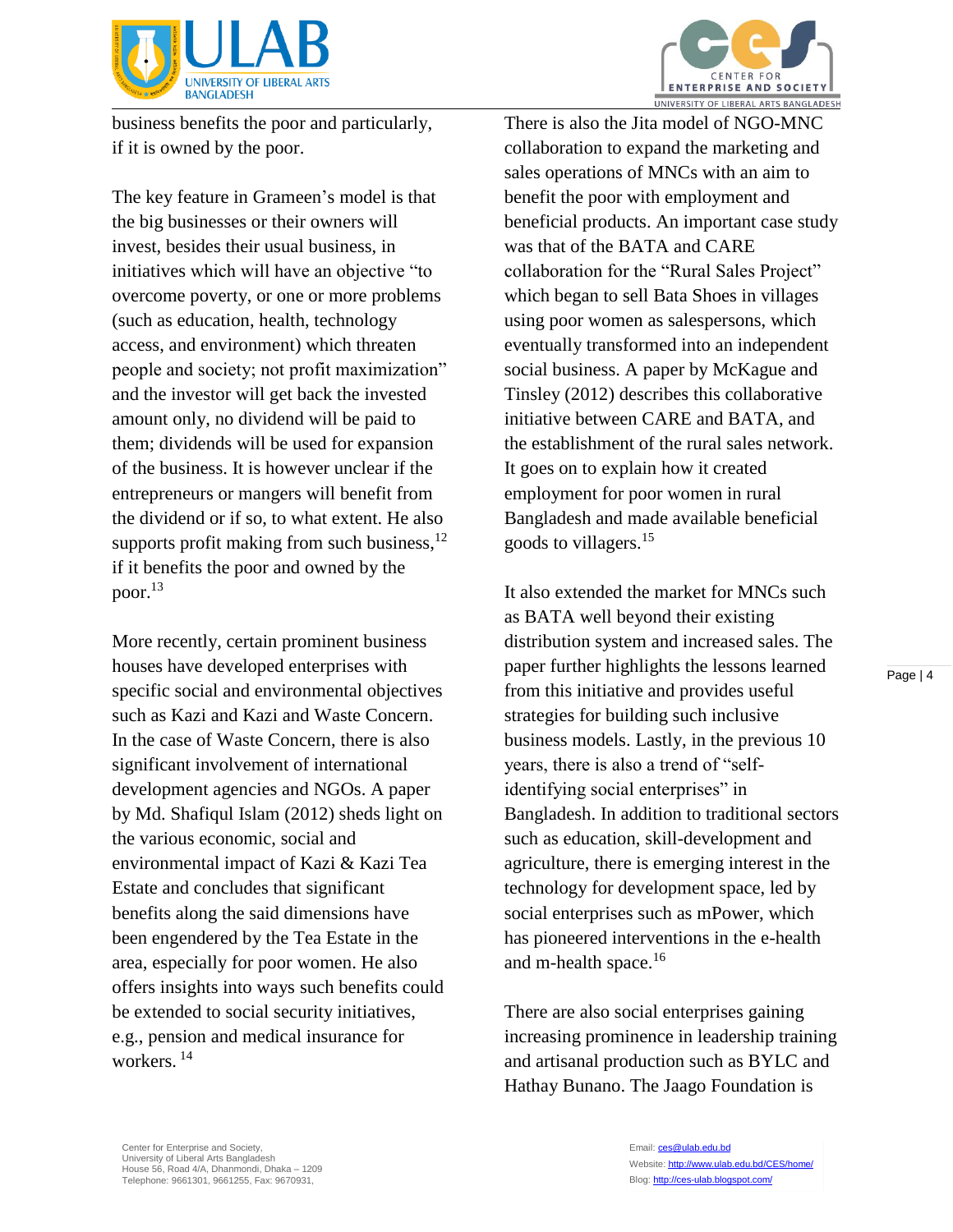

also a recent initiative that educates young children in slums across Dhaka, and relies on a team of volunteers for its operations.

### **KEY SECTORAL TRENDS**

Clearly, there is significant complexity to the social enterprise landscape in Bangladesh, which cannot be readily addressed by the definitions or notions of the existing literature but requires a close adaptation to local realities. It is worth looking at statistics that breakdown the social enterprise ecosystem by the type of organizations, organogram, products and services, beneficiaries, and markets represented.<sup>17</sup>

#### *Organizational Structure*

- Most Social Enterprises in Bangladesh (82%) are registered as non-profit organizations. They have to procure a trade license from the authority for doing business.
- About 7% of social enterprises are registered as partnerships or single proprietorships.
- Some NGO-run social enterprises have dual legal forms, one registered under a for-profit trade license and another under a non-profit social welfare registration.
- None of the social enterprises are registered with the stock market.<sup>18</sup>
- Most are primary organizations; more than half (60%) of them are single organizations, while most of the others (32%) are mainly single



organizations with multiple branches or chapters.

• About 5% of social enterprises are multiple organizations or networks.

#### *Mission and Vision*

- Most of the social enterprises do not have clearly written mission or vision statements.
- Among those that have a mission and vision statement written, few proclaim their aim to bring about an improvement in the economic condition of women. This is interesting because a large percentage of social enterprises in Bangladesh have the observable impact of improving lives of women and poor people.
- Several work with women although with different segments of women. While some work only with poor or extreme poor, some work with women across socio-economic strata and some work with both men and women.
- The focus of social enterprises varies considerably according to their geographical and demographic distributions. Several are ruralfocuses, some urban focused, and few cover both urban and rural areas.

#### *Organizational Maturity*

 About 74% of the CEOs of social enterprises think that their organizations are still evolving.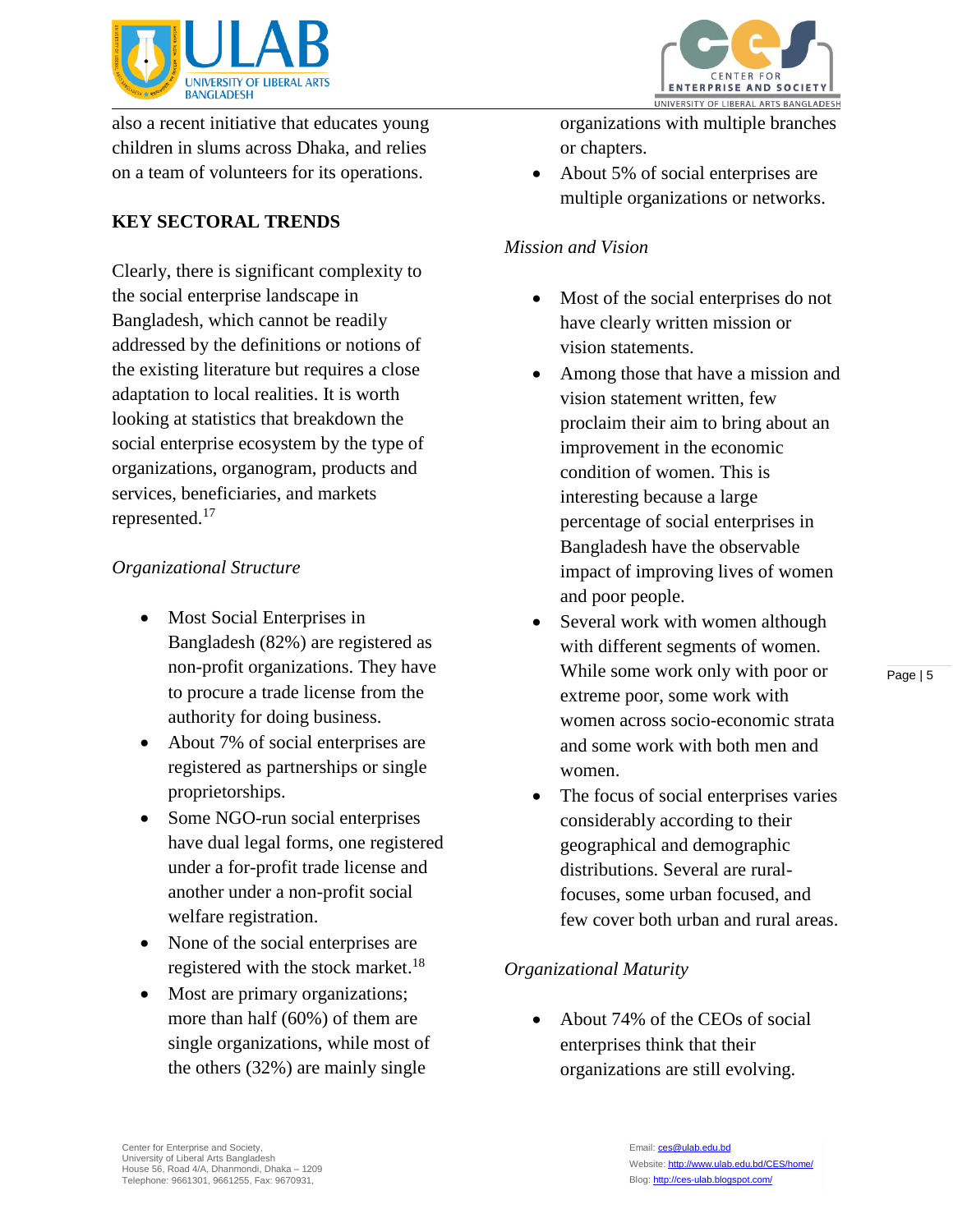

- Only 10% of the CEOs consider their organizations to be developed and stable.
- About 9% think their organizations are developed but still undergoing continuous innovation.
- Only 3% (early-stage enterprises) think they have conceptual clarity with regard to their organization's goals but are undergoing a process of implementation and are yet to mature.

#### *Products and Services*

- Almost 50% of the social enterprises produce manufactured non-food goods, e.g. bags, paper weight, toys, cushion covers, Christmas items, bed covers, bamboo products, block and batik prints, candles, terracotta ornaments, greeting cards, purses, jute products and so on.
- About 7% produces manufactured food products.
- About 15% produce agricultural food products, 2% agriculture non-food products.
- Several social enterprises sell products of multinational corporations to poor rural women using poor women as sales persons.
- Primarily, social enterprises engaging in providing services are involved with community-based services (48%) and financial services (42%).
- Other services provided by social enterprises include product



development and marketing and technology-based services (10%).

- A large number of NGO-related social enterprises provided training, skill development and capacity building as their main service.
- Around half the social enterprises have products or services dedicated for women.

#### *Buyers and Markets*

- The market for social enterprises in Bangladesh varies significantly, from local community to national and international markets.
- The majority sells products in the local (32%) or national markets (28%).
- Certain NGO-based social enterprises, e.g., Prokritee, sell most of their products overseas (13%).
- Aarong has a huge national market and has many outlets throughout the country.
- Typically, social enterprises that export their products tend to be the largest and most stable.
- Several handicraft-based social enterprises sell their products to overseas markets in the US, UK, Japan, Canada, Italy, Germany, and Australia. Some sell to EU countries as well.
- In terms of variation in international market coverage, some social enterprises sell products to a few countries, while some sell to more than 30 countries internationally.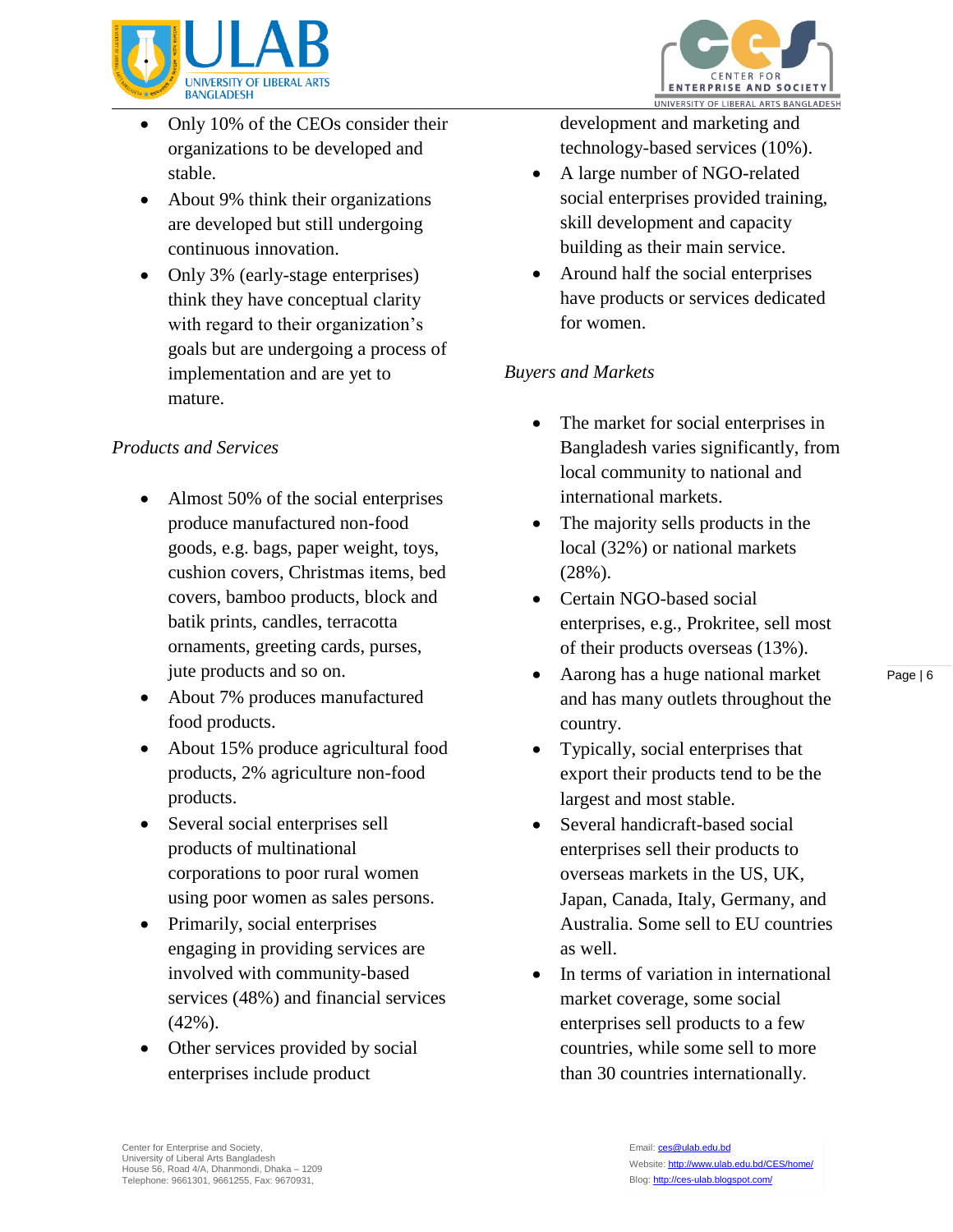

 Overall, the market for such products, whether it is local, national or international depends on the scale of the social enterprise, external linkages, type of product being manufactured and possession of an export license.

# *Initial Capital Outlay*

- In most cases, CEOs of social enterprises do not maintain accounts of their initial capital outlay.
- However, 10% started with a capital up to BDT 500,000 (US\$ 6250), 31% above US\$ 6250; only 5% with capital of around BDT 1,000,000 (US\$ 12,500).
- Around 3% started with a capital of more than US\$ 12,500.<sup>19</sup>
- The initial capital, in most cases (57%), was a personal investment of the owner.
- In 28% of the cases, social enterprises were started with grants from development agencies and social investors.
- In only 8% of the cases, they were started with public sector grants
- Loans  $(5\%)$ , institutional funds  $(3\%)$ , equity from investors (2%) and other sources also contributed to starting up of social enterprises.
- In 57% of the cases, they were started with investment capital from only the owner. In only 3% of the social enterprises, the owner's contribution was equal to or less than 50%.

*Access to Finance & Sustainability*

- Social enterprises that provide community services are mostly funded by development sector projects and donors.
- Those that provide financial services, e.g., microcredit, are sometimes by development projects, donors, the organizations themselves or by the clients (increasingly common).

CENTER FOR

ENTERPRISE AND SOCIETY

UNIVERSITY OF LIBERAL ARTS BANGLADESH

- Those that provide capacity-building services, about 40% are funded by donors and development sector projects, 23% by the enterprises themselves and 4% by entities such as corporations through their CSR programs.
- Interestingly, most social enterprises sustain their operations from profits, sales and revenues (68%).
- Secondarily, social enterprises are also funded by private grants (43%).
- For sustaining these enterprises, investment of the owner of founders play a less significant role than in starting them. In 10% of social enterprises, contribution of capital from owners/founders is used for sustaining operations.
- Interestingly, only 3 social enterprises sourced 100% of their capital from profit or revenue and 23 generated less than 50% of their capital from profit or revenue.
- For most social enterprises, private grants form institutions or individuals constituted the major source of capital.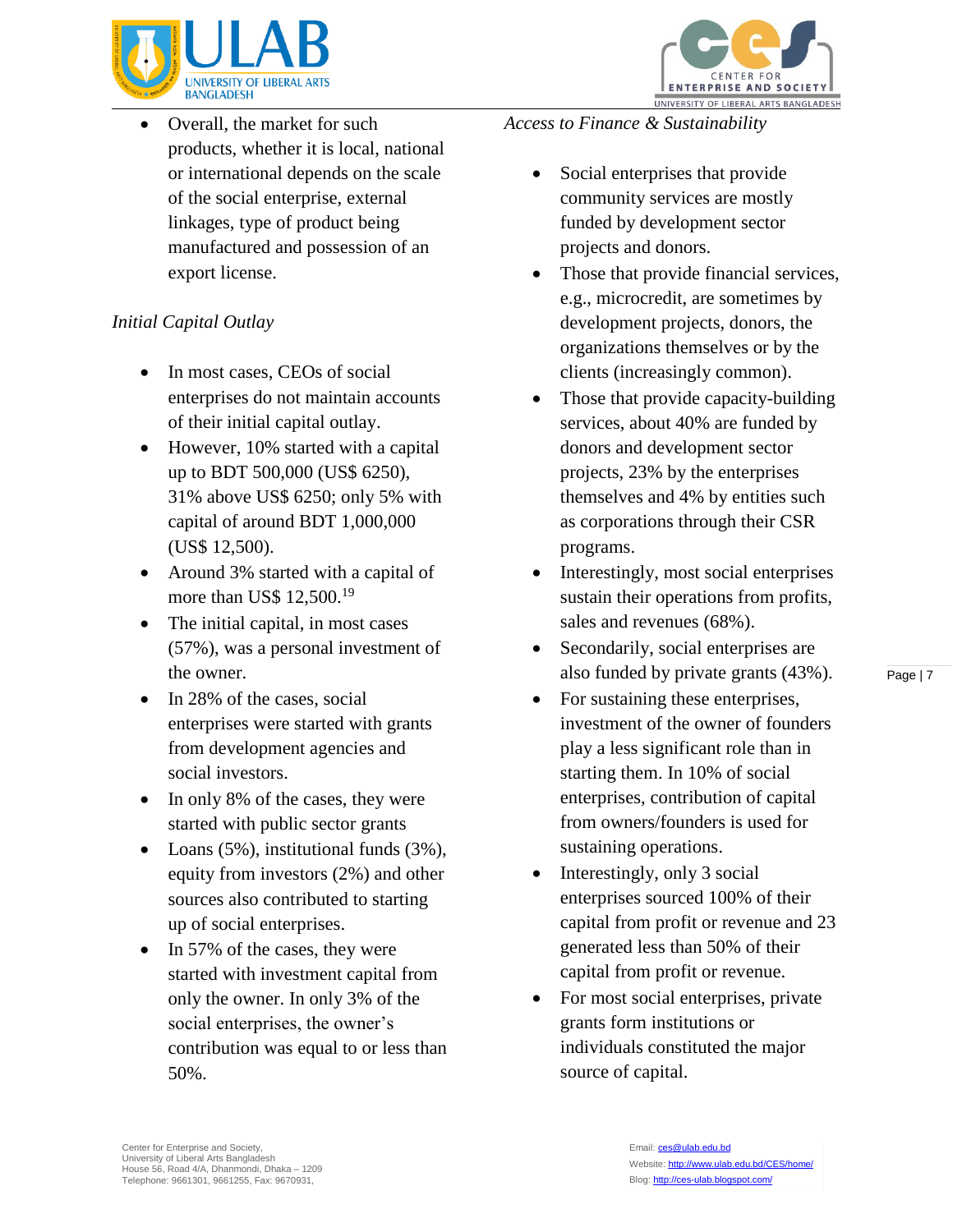



 It is evident that the larger social enterprises are increasingly relying on profits but smaller organizations that are not maintaining significant profits are subsidized by various donations, project funding, etc.<sup>20</sup>

#### **POLICY ENVIRONMENT**

At present, there is still considerable semantic confusion regarding the distinctions between a social enterprise and a small-and-medium enterprise (the latter having received widespread policy attention and support). There are also no clear definitions or a filtering criterion with which to decide if an enterprise is a social enterprise, or "a social business" or simply an SME. However, certain recent initiatives by government and related sectors are likely to play a role in generating interest and promoting the social enterprise sector.

The Bangladesh Bank has provided considerable attention to entrepreneurship, start-ups and SMEs, recognizing their significant contribution to the growth and development of a nation. The Central Bank manages the Equity and Entrepreneurship Fund (EEF) which aims to increase investments in the software, food processing and agro-based industries. The Bangladesh Bank also co-organizes the Entrepreneurship and Innovation Expo in partnership with the Dhaka Chamber of Commerce and Industry, which is an entrepreneurship development project that aims to develop 2000 new entrepreneurs. To this end, the Central Bank recently announced a refinance scheme to enable entrepreneurs to avail of loans from

the refinance fund at a lower interest rate than market rates. The refinance scheme worth around BDT 100 Crore is intended to enable banks and non-banking financial institutions to borrow from the central bank at 5% interest and disburse loans to entrepreneurs at 10 to 11%.

In mid-2013, the Government of Bangladesh has launched the Access to Information (A2i) program in collaboration with USAID and UNDP, to build "a digital nation," and facilitate a more open innovation-based knowledge economy, while improving access to information through digital channels for all citizens. It is hoped that the delivery of public goods and services will constitute one of the beneficiary sectors of innovation. To encourage this the government has established an innovation center and an innovation fund for pilot projects. This fund is available to all aspiring entrepreneurs seeking to render public service delivery more efficient with new concepts and operational models.

The SME Foundation collaborates with the Ministry of Education, Women Affairs and ICT in order to promote SMEs and Entrepreneurship primarily through SME cluster development approach. It has set up its own fund, through which it is implementing a credit wholesaling program with banks and non-banking financial institutions in order to provide collateral facilities for SMEs. Moreover, the Bangladesh Small, Medium and Cottage Industries Corporation (BSMCIC) promotes the development of small industries by providing technical assistance, credit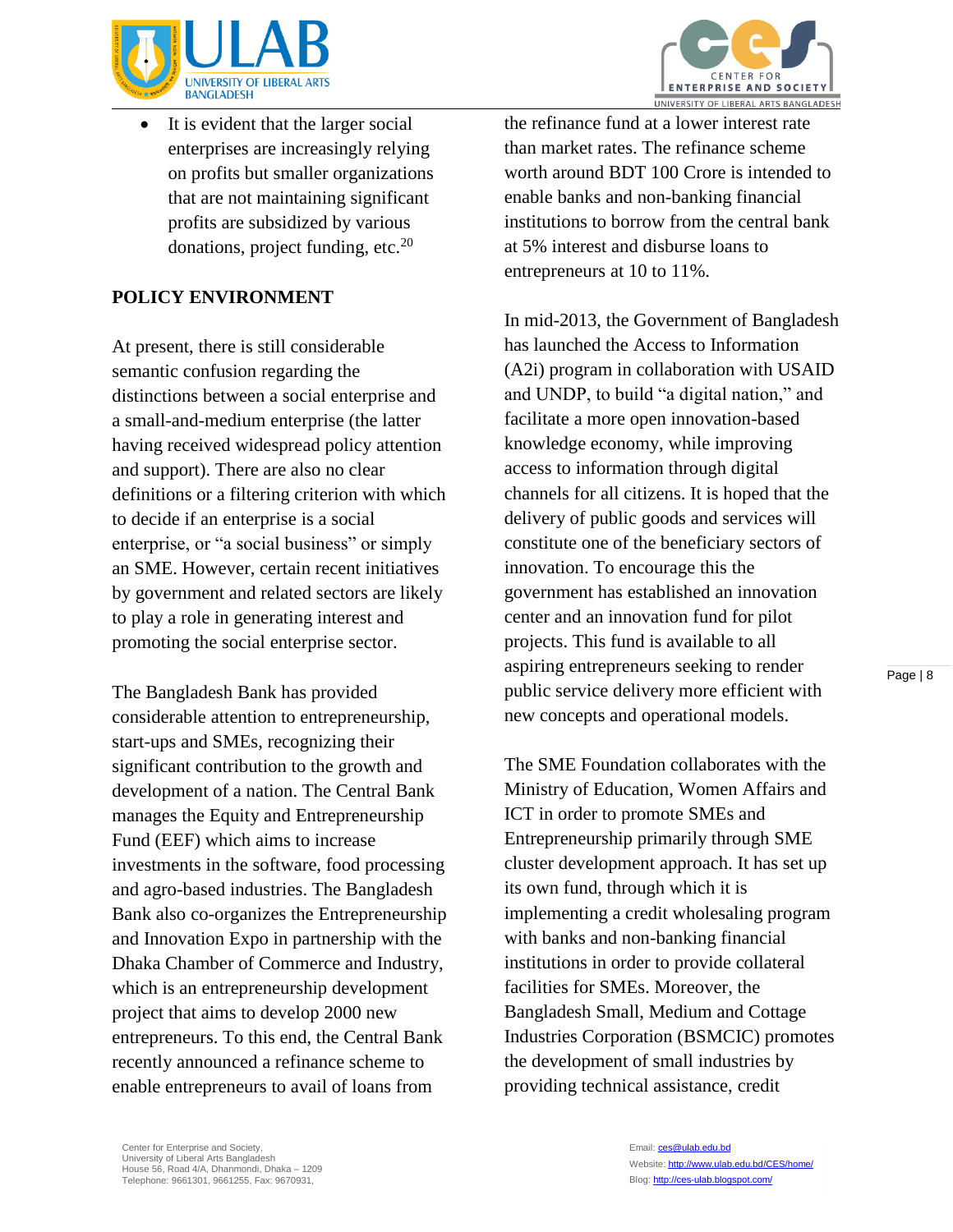

services, marketing information and infrastructural facilities.

Meanwhile, a leading policy think tank, the Bangladesh Enterprise Institute (BEI) organizes regular consultations, dialogues, seminars and workshops, and also conducts research and surveys to help formulate policy measures to support the social enterprise sector. The BEI also manages a center for Corporate Social Responsibility, also known as the CSR center, in order to develop guidelines and policies to promote CSR in Bangladesh. While CSR is not widely practiced in the private sector Bangladesh, certain multinationals and large local companies are increasingly connecting with development sector partners to design programs that further their branding and sustain communities in which they operate or sell their products and services.

Certain sections of the corporate and private sector routinely donate funds to charitable projects such as building schools, hospitals and so on. Increasingly, the value of generating market-driven and sustainable outputs with funds previously allocated for charitable initiatives is being realized. Wellrecognized corporate and private sector entities undertaking CSR-based initiatives include Walmart, Chevron, Standard Chartered, Dutch-Bangla Bank, the AK Khan Group and Rahimafrooz.

#### **A VIEW TO THE FUTURE**

While social enterprises as a sector or a system have also received criticism; sometimes for their operational focus on



**CENTER FOR** ENTERPRISE AND SOCIETY UNIVERSITY OF LIBERAL ARTS BANGLADESH

making profits, and in other cases, for being ineffective in being able to deliver on their social potential; globally yet, the movement for social enterprise development remains strong. The rationale for development of social enterprise in Africa holds to a lesser or greater degree for the UK, as it does for Bangladesh.

Most social enterprises in Bangladesh focus on providing welfare services to specific groups of people within a geographicallydefined community. The geographical focus ensures a participatory approach with which the operations of such social enterprises are conducted. For such enterprises, community engagement is at the heart of their activities, be it with regard to engaging stakeholders in the design and delivery of services, contribution of non-monetary resources, identification of gaps in service provision and/or pioneering new services.

Cumulatively, a unique benefit rendered, among other tangible benefits, is that of service delivery enhancement. Moreover, activities of such social enterprises engender social inclusion. Certain social enterprises are able to take it further; especially those that focus on inclusion more directly, e.g., enterprises serving, catering to, or employing marginalized people such as women, children, ethnic minorities, religious minorities and disabled peoples.

While social inclusion and service delivery remain the dominant rationales for building an enabling regulatory and policy environment for social enterprises, the latter also has the indirect yet desirable effect of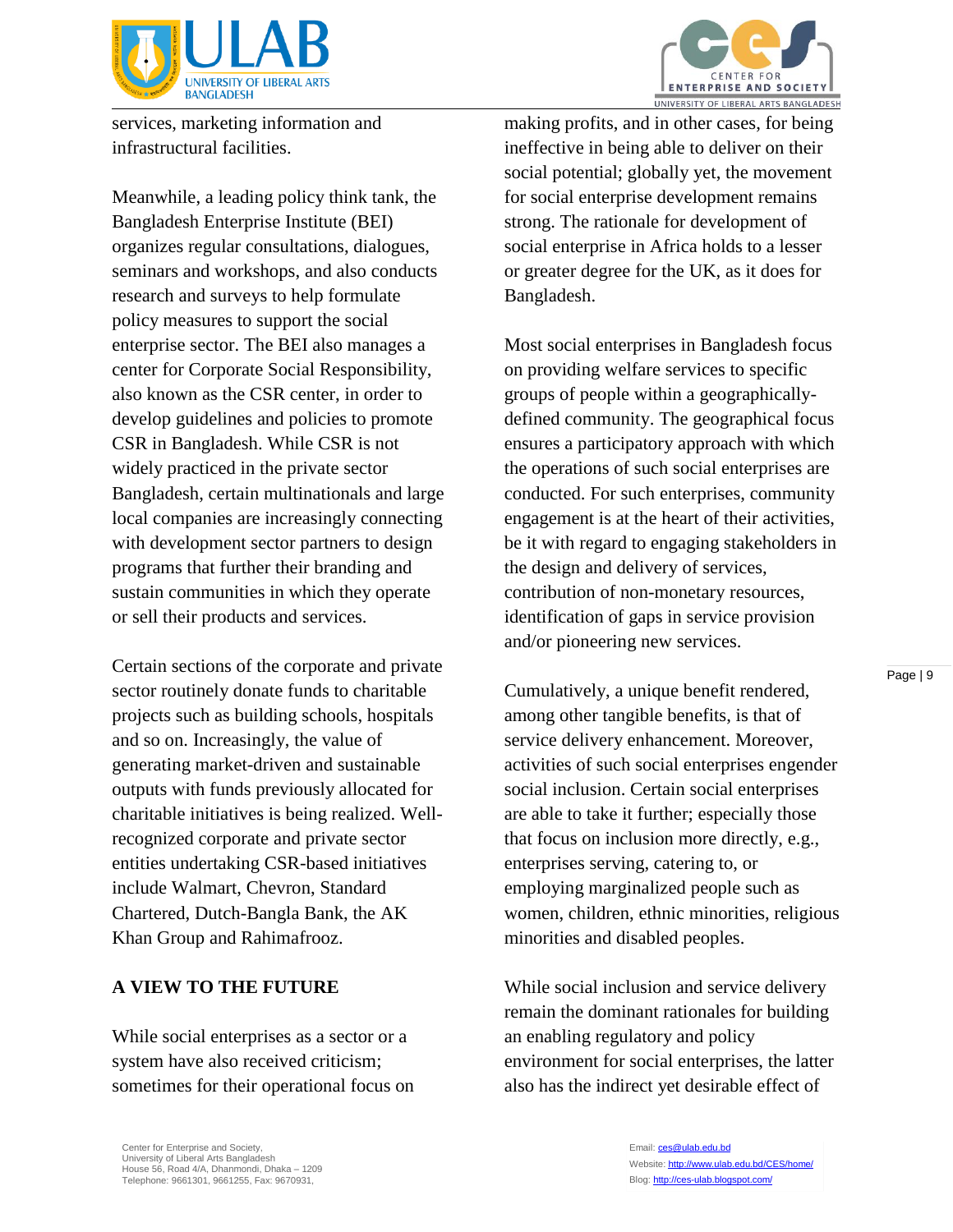

increasing civil society engagement in design and delivery of social services. Over the last decades, despite its critics, the social enterprise space in Bangladesh has experienced a visible uptick in its ability to attract resources, both financial and nonmonetary, from quarters of civil society, the educated middle-classes, the elite and even the diaspora of Bangladesh that has been hitherto unavailable. Civil society members have demonstrated increasingly social consciousness and civil responsibilities. Thus, promotion of the social enterprise space can effectively lead to a promotion of active citizenship and social innovation.

At the British Council Social Enterprise Policy Forum organized this year, experts, academics, policy-makers and social entrepreneurs from Bangladesh and overseas concluded that Bangladesh's growing social enterprise sector requires governmentbacking and supportive policies to be further able to solve the country's most significant social and environmental issues.<sup>21</sup> The twoday forum was intended to increase awareness of Bangladesh's social enterprises so that the public, media and politicians can support them more effectively.

Mark Clayton, erstwhile deputy high commissioner at the British High Commission, said, "Brac and Grameen Bank are household names not only in Bangladesh but across the world…Bangladesh has a really big social enterprise base on which it can build." Meanwhile, Chandra Putul, founder of Prochesta Mobile Veterinary Clinic, said, "There are both legislative and funding barriers. We did not get any seed

funding so we cannot expand our service. More should be done to raise awareness about social enterprise. People think that we are working as an arm of the government and don't pay for our services."

Dan Gregory, head of policy at Social Enterprise UK (SEUK), shared lessons learnt from the UK policy perspective on social enterprise. He said that although a legislated definition of social enterprise was still pending, the UK government introduced a number of policies to support the sector, including a Social Value Act to a tax relief on social investment (SITR) and through initiatives such as Big Society Capital. He also added, "We had social enterprise ambassadors – SEUK's CEO Peter Holbrook and celebrity chef Jamie Oliver being two of them – and this helped explain social enterprise to people. Thirty social entrepreneurs were chosen as ambassadors in 2006."22

While these are worthwhile lessons with regard to developing the social enterprise sector in Bangladesh, given the considerable attention and activities generated by the NGO and SME sectors in Bangladesh, it is our observation that a legislated definition of social enterprise may be required in the context of the country. This requirement must materialize sooner than it has, in others. The Global Entrepreneurship Monitor (GEM) offers several guidelines for policy makers, entrepreneurs, and academics to help them build entrepreneurial ecosystems that enable entrepreneurship to flourish in every world economy.<sup>23</sup> Other than developing policies to promote women

Page | 10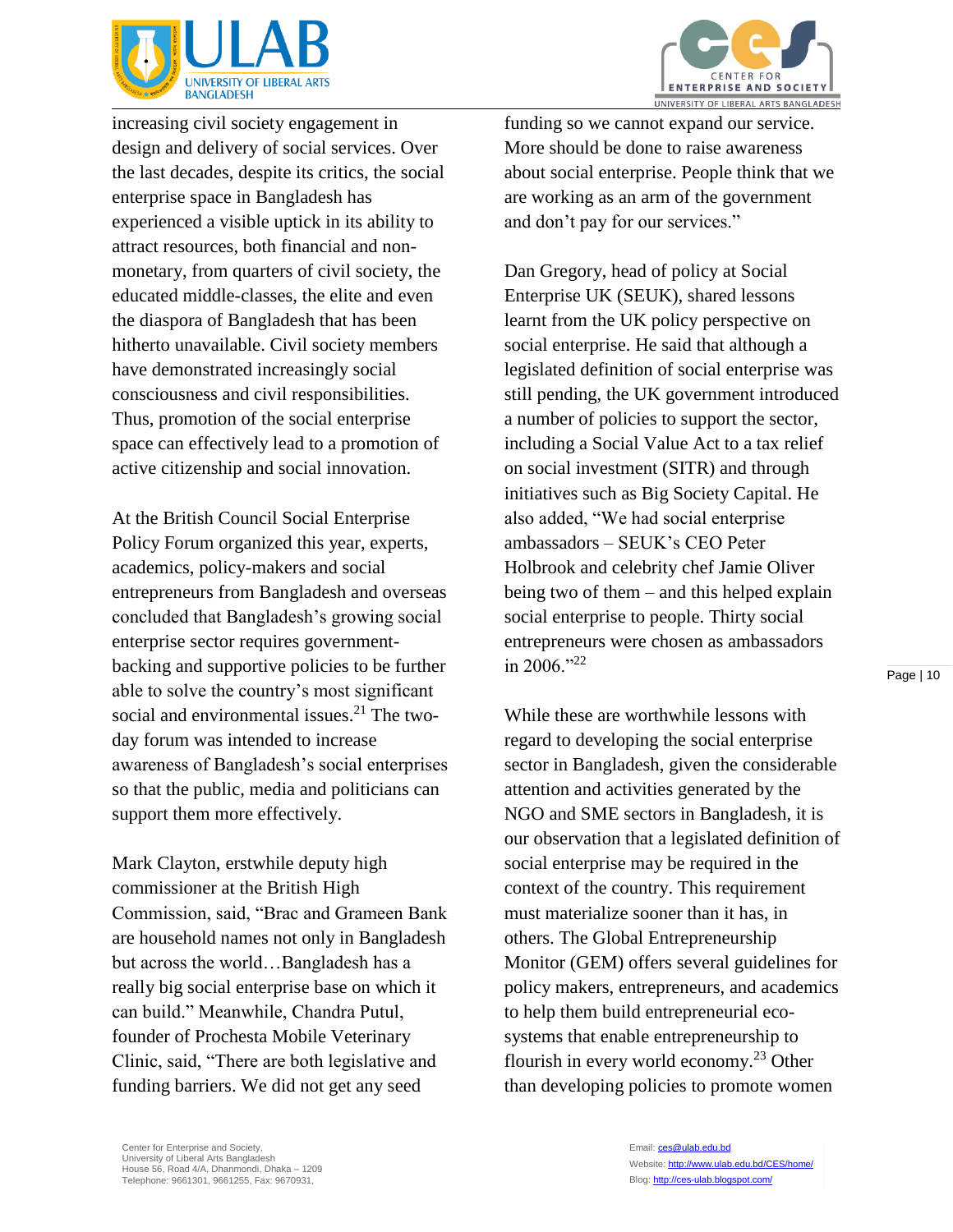

entrepreneurs, young entrepreneurs, entrepreneurship education and monitoring of the quality of entrepreneurial entities, the GEM also stresses the importance of developing legal frameworks in which entrepreneurship can thrive. To this end, we envision legislating a framework, if not a definition, for understanding what constitutes a social enterprise is necessary.

## **DEFINING SOCIAL ENTERPRISES**

Defined in general terms, a social enterprise organization attempts to combine both social and business objectives and/or practices, often with an intention to blend social, environmental and economic value. From a cross-country perspective, it is possible to identify a set of key economic and social elements that help define social enterprises across national differences: <sup>24</sup>

#### *Economic Elements:*

- Unlike traditional development sector agencies that have predominantly advisory or grantgiving functions, social enterprises are directly engaged in the production and sale of goods and services.
- Social enterprises are voluntarily developed and managed by citizens and citizen groups. Consequently, even though they may receive grants from donors, social enterprises enjoy a high degree of autonomy and shareholders have the right to participate or exit an organization.
- Their financial viability correlates to the efforts of their members responsible for ensuring adequate financial resources, unlike public institutions. Social enterprises therefore involve a significant level of economic risk.
- Social enterprises usually employ a minimum number of paid workers, and frequently combine voluntary and paid workers.

#### *Social Elements:*

- Social enterprises are the outcome of citizen initiatives involving people belonging to a community or to a group that have a specific need or gap in skills or resources. It is essential that social enterprises maintain this dimension.
- Stakeholders of social enterprises have decision making rights, generally through the principle of "one member, one vote." Even though investors of capital in social enterprises play an important role, decision-making power ought not to be based on capital ownership solely.
- Social enterprises are participatory in nature to the extent that the beneficiaries of their activities are represented and can participate in the management of activities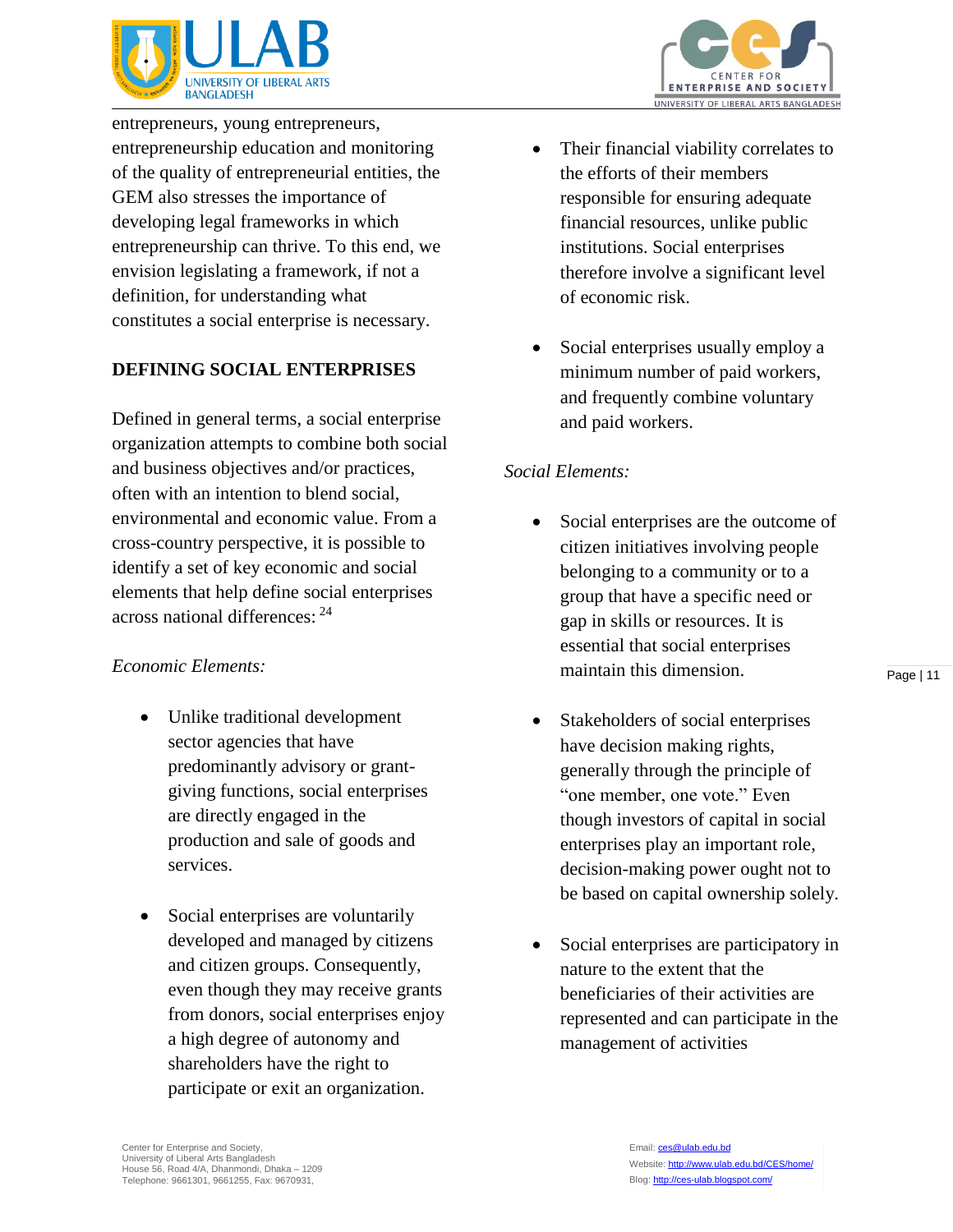

- Social enterprises include organizations that either entirely prohibit distribution of profits, or curtail organizations that distribute their profit to a limited degree. Therefore, social enterprises avoid profit maximizing behavior, as they involve a limited distribution of profit.
- Explicitly, social enterprises pursue an aim to render benefit to a community or a specific group of people. Thus, they directly and indirectly promote a sense of social responsibility at the local level.

The above economic and social elements constitute economic and social values or overarching principles that can guide social entrepreneurship. While these are important principles for social entrepreneurship from the perspective of entrepreneurs or donors, in the context of Bangladesh, as discussed earlier, a framework that is close to a legislated definition of social enterprise, is necessary.

To that end, partially informed by the aforementioned guiding principles as well as by our research, we propose the following filtering criteria for social enterprises (as organizations that):

 Are led by an economic, social, cultural, or environmental mission consistent with a public or community benefit



- Trade to fulfill their mission (Where trade is defined as the organized exchange of goods and services)
- Derive a substantial portion of their income from trade (Operationalized as 50% or more for ventures that are more than five years from start-up, 25% or more for ventures that are three to five years from start-up, and demonstrable intention to trade for ventures that are less than two years from start-up) and
- Reinvest the majority of their profit/surplus in the fulfillment of their mission (Never pay more than 50 per cent of profits to owners/shareholders).

Definitions, as discussed, are important for delimiting social enterprises and distinguishing them from traditional third sector organizations, public sector organizations and corporations. Different definitions of social enterprises will result in widely differing estimations of the social enterprise activities in Bangladesh. If a rigorous definition can be determined, those that support social entrepreneurship can focus their resources on building and strengthening a clear and identifiable sector. Barring that, cynics can point to an amorphous sector and its motivations, discounting social innovation and the social entrepreneurship impulse. Lastly, definitions are also integral to determining policy changes, funding requirements, the emergence of new organizational forms, and the requirements of research.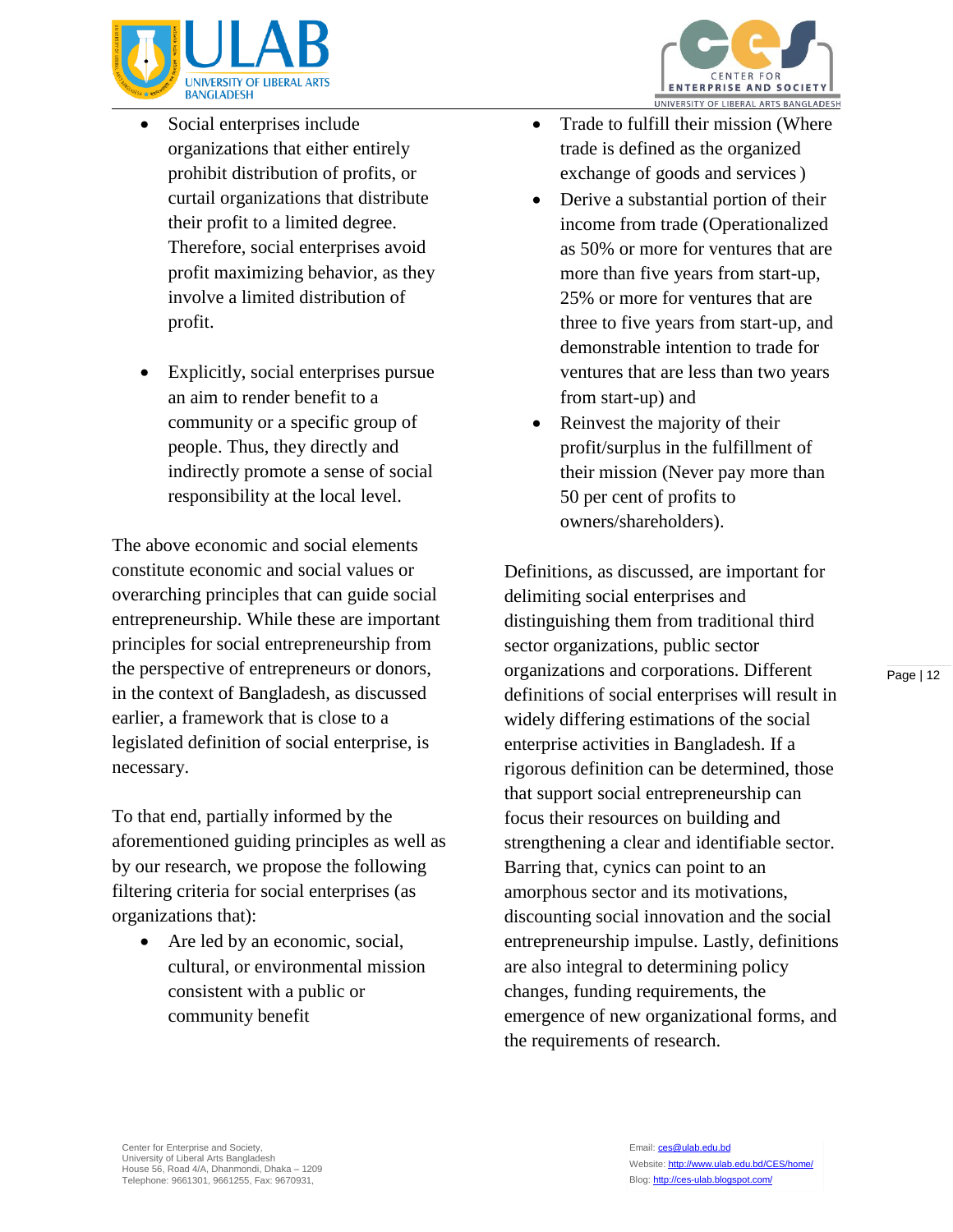



#### *Notes*

 $\overline{a}$ 

<sup>1</sup> Alter, K. (2007), *Social Enterprise Typology,* Virtue Ventures LLC, Page 2.

<sup>2</sup> Joseph Schumpeter is considered widely to be one of the foremost economic and political thinkers of the  $20<sup>th</sup>$ century, who propounded a theory to explain activities that lead to economic growth in capitalist economies. His theory focuses on entrepreneurial innovations as the key driver of economic growth. <sup>3</sup> Dees, J. G. (2001), *The Meaning of "Social Entrepreneurship."* Available at [http://www.caseatduke.org/documents/dees\\_sedef.pdf](http://www.caseatduke.org/documents/dees_sedef.pdf)

<sup>4</sup> Martin, R. L., & Osberg, S. (2007), *Social Entrepreneurship: The Case for Definition*. Stanford Social Innovation Review, (Spring), Pages 29-39.

<sup>5</sup> Nicholls, A., & Cho, A. H. (2006), *Social Entrepreneurship: The Structuration of a Field*. In A. Nicholls (Ed.), Social Entrepreneurship: New Models of Sustainable Social Change. New York City: Oxford University Press, Pages 99-118.

<sup>6</sup> Naher, A. and Salam, S. A. (2014), *Final Report: Research on Poverty Reduction and Women Economic Leadership in Asia: Roles, Potentials and Challenges of Social Enterprises,* DEW.

<sup>7</sup> The State, Laws and Non-Governmental Organizations (NGOs) in Bangladesh. Available at [http://www.icnl.org/research/journal/vol3iss3/art\\_1.htm](http://www.icnl.org/research/journal/vol3iss3/art_1.htm)

<sup>8</sup> White, S. (1999), *NGOs, Civil Society, and the State in Bangladesh: The Politics of Representing the Poor*. Development and Change. Vol. 30, Pages 307-326.

<sup>9</sup> BSEP Policy Brief. Available at<http://www.bei-bd.org/images/report/whc4f30f4975c4de.pdf>

<sup>10</sup> Ali, M A (2013), Social Enterprises' Role in Poverty Alleviation & Job Creation: BRAC's Experience and Learning (Online text on a public speech). Available at

[http://asef.org/images/docs/Public%20Event\\_Speech%201\\_Rummee%20Ali.pdf](http://asef.org/images/docs/Public%20Event_Speech%201_Rummee%20Ali.pdf)

<sup>11</sup> *Grameen Danone Foods Ltd, a Social Business in Bangladesh*: A Communication Material and Business Profile of Grameen Danone

<sup>12</sup> For his seven principles, please see<http://www.muhammadyunus.org/index.php/social-business/seven-principles>

<sup>13</sup> Yunus, M. (2010), *Building Social Business,* University Press Limited. For a detailed exploration of Dr. Yunus' business philosophy and models, please see Columbia Business School (Spring 2004). *Grameen Bank: Taking Capitalism to the Poor*. Chazen Web Journal of International Business. Available at:

[https://www0.gsb.columbia.edu/mygsb/faculty/research/pubfiles/848/Grameen\\_Bank\\_v04.pdf+&cd=3&hl=en&ct=c](https://www0.gsb.columbia.edu/mygsb/faculty/research/pubfiles/848/Grameen_Bank_v04.pdf+&cd=3&hl=en&ct=clnk&gl=bd) [lnk&gl=bd](https://www0.gsb.columbia.edu/mygsb/faculty/research/pubfiles/848/Grameen_Bank_v04.pdf+&cd=3&hl=en&ct=clnk&gl=bd)

<sup>14</sup> Islam, M. S. (2012), *Measuring Impact of Kazi & Kazi Tea Estate Limited, Panchagarh - An Organic Garden in Bangladesh,* IOSR Journal of Business and Management (IOSRJBM); Volume 3, Issue 3 (Sep-Oct. 2012).

<sup>15</sup> McKague, K. and Tinsley, S. (2012), *Bangladesh's Rural Sales Program: Towards a scalable rural sales agent model for distributing socially beneficial goods to the poor*, Social Enterprise Journal, Vol. 8 Issue 1, Pages  $16 - 30$ 

<sup>16</sup> Ahmed, T., Bloom, G., Iqbal, M., Lucas, H,, Rasheed, S., Waldman, L., Islam, R., and Bhuiya, A. (2014), *E-Health and M-Health in Bangladesh: Opportunities and Challenges,* IDS.

<sup>17</sup> The data in this section has been gleaned from Naher, A. and Salam, S. A. (2014). *Final Report: Research on Poverty Reduction and Women Economic Leadership in Asia: Roles, Potentials and Challenges of Social Enterprises.* DEW.

<sup>18</sup> Naher, A. and Salam, S. A. (2014), *Final Report: Research on Poverty Reduction and Women Economic Leadership in Asia: Roles, Potentials and Challenges of Social Enterprises,* DEW. <sup>19</sup> Ibid.

 $20$  Ibid.

<sup>21</sup> For more, see [http://www.pioneerspost.com/news-views/20150302/bangladesh-exclusive-social-enterprises-call](http://www.pioneerspost.com/news-views/20150302/bangladesh-exclusive-social-enterprises-call-support-amid-political-unrest)[support-amid-political-unrest](http://www.pioneerspost.com/news-views/20150302/bangladesh-exclusive-social-enterprises-call-support-amid-political-unrest)

 $22$  Ibid.

<sup>23</sup> GEM, 2012, Available at [http://www.esan.edu.pe/sala-de-prensa/2013/01/the-global-entrepreneurship-monitor](http://www.esan.edu.pe/sala-de-prensa/2013/01/the-global-entrepreneurship-monitor-gem-2012-global-report/)[gem-2012-global-report/](http://www.esan.edu.pe/sala-de-prensa/2013/01/the-global-entrepreneurship-monitor-gem-2012-global-report/) 

<sup>24</sup> OECD. *The Social Enterprise Sector: A Conceptual Framework.*